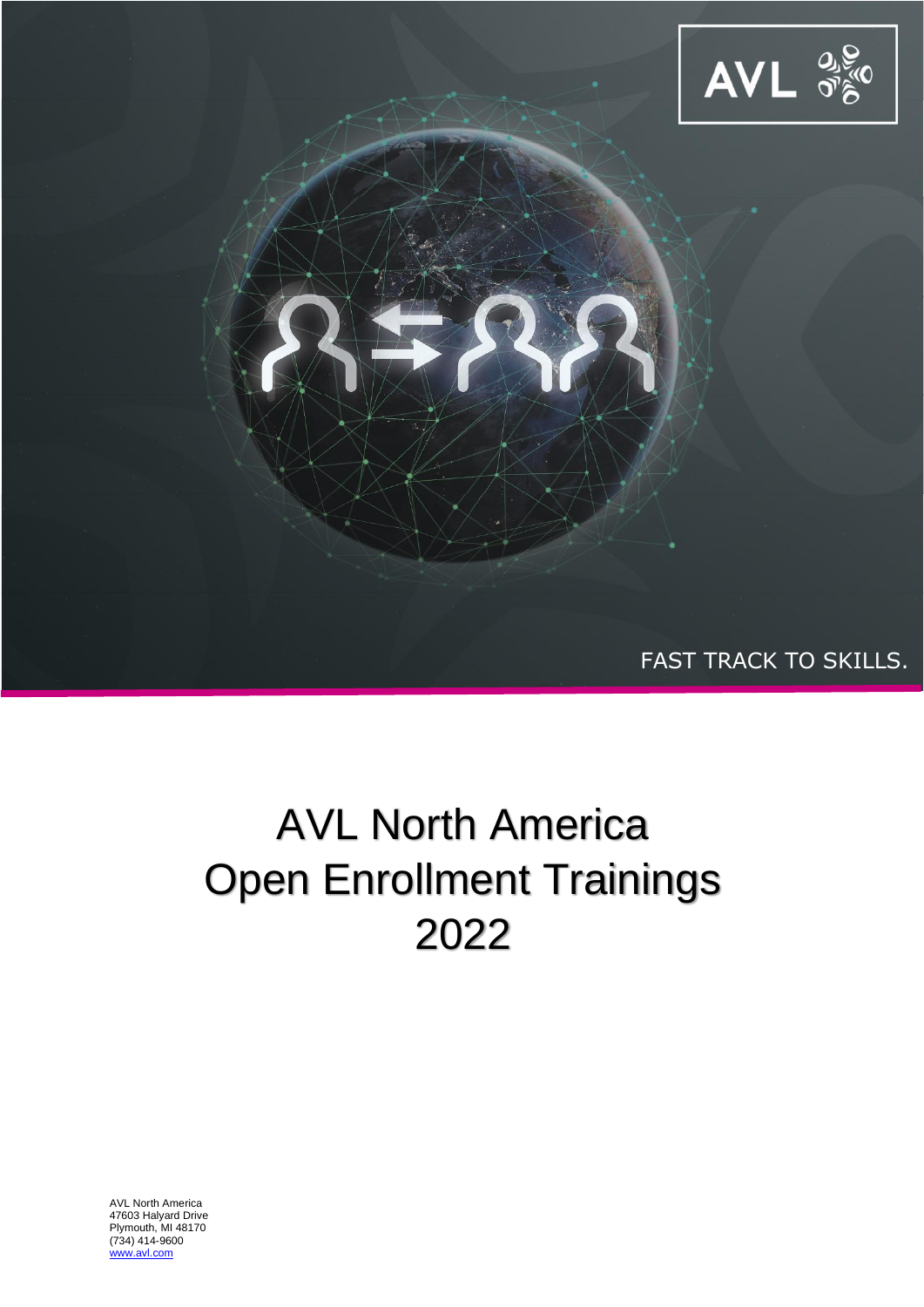

---------------------------------------------------------------------------------------------------------------------

Disclaimer

#### Copyright 2022 by AVL North America

The contents of this document may not be reproduced in any form or communicated to any third party without the prior written consent of AVL. While every effort is made to ensure its correctness, AVL assumes no responsibility for errors or omissions which may occur in this document or for damage caused by them.

All mentioned trademarks or registered trademarks are owned by their respective owners.

Printed in United States at AVL - All rights reserved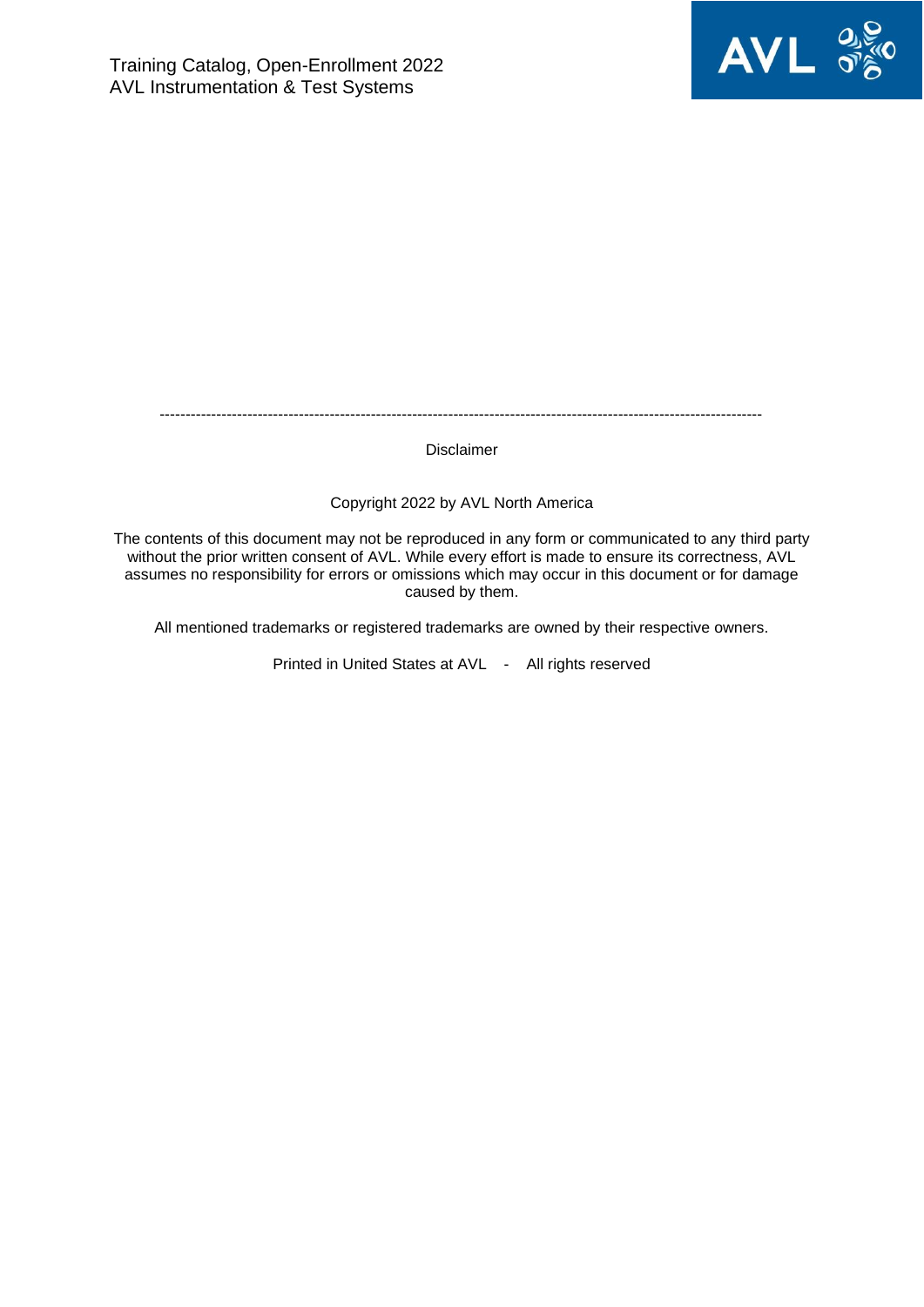

## <span id="page-2-0"></span>**TABLE OF CONTENTS**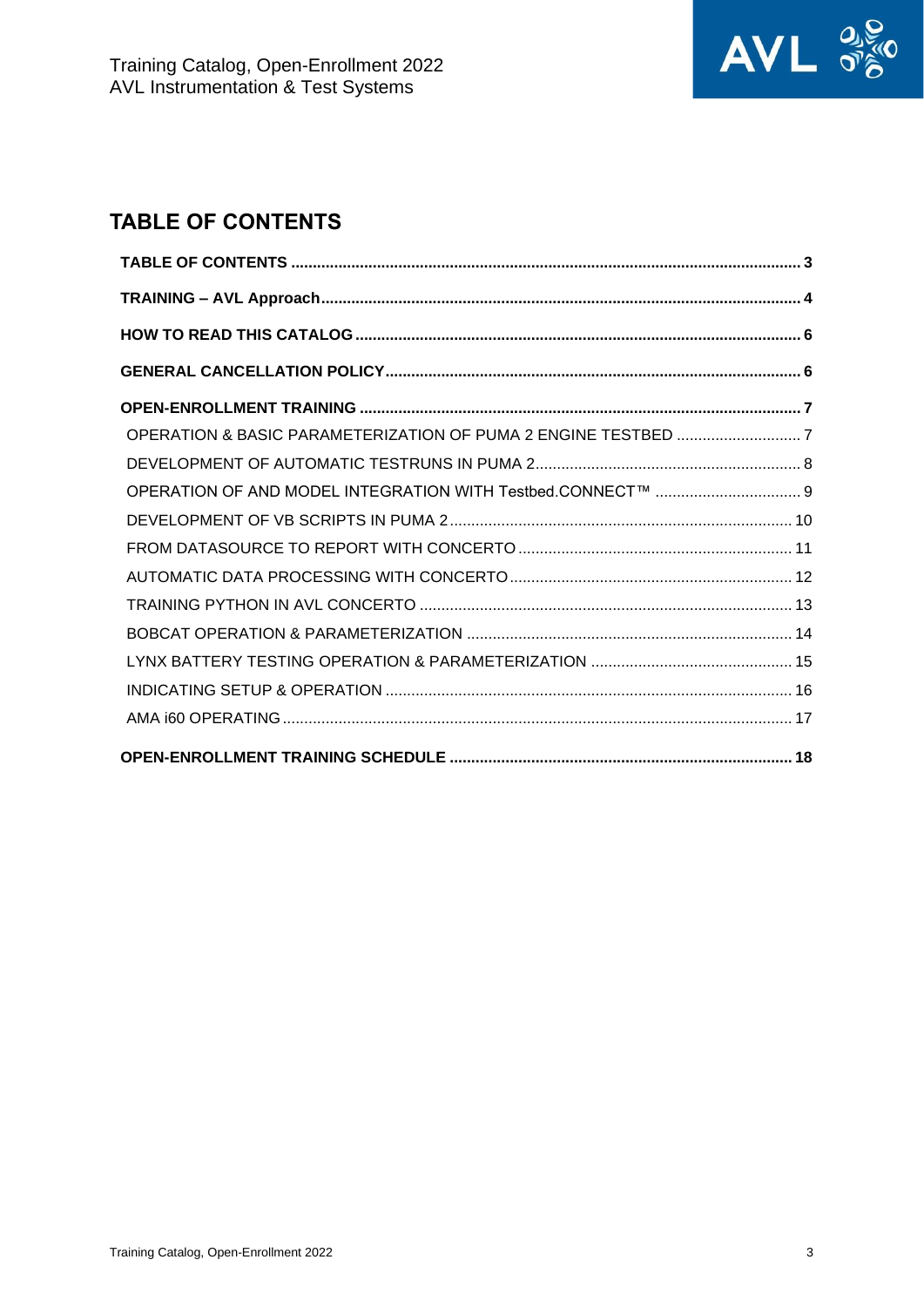



## <span id="page-3-0"></span>**TRAINING – AVL Approach**

High-quality, professional training classes at customer site or at AVL Training Centers provide first-class knowledge for competent, safe and reliable operation and the best utilization of test systems. AVL training courses are carried out by our specially qualified, professional trainers.

#### **Instructor-led Training**

Training classes are conducted either at the customer site or at one of the global AVL Training Centers. AVL Training Facilities provide the perfect environment for fast and efficient learning. Modern classrooms equipped with the latest technologies for presentation and communication - as well as a wide range of simulators and test equipment for practical exercises - enable the delivery of high quality AVL training classes.

Didactically and professionally skilled trainers impart the necessary knowledge to perform the testing tasks.

#### **Available training classes:**

**Product Training** courses allow staff to develop knowledge to understand and utilize AVL test systems for engine / battery/ eMotor /powertrain testing.

**Open-Enrollment Training** for staff to develop knowledge to understand and utilize AVL test systems for engine / battery/ eMotor /powertrain testing. Regularly scheduled throughout the year. Subject to cancellation if minimum enrollment levers are not reached.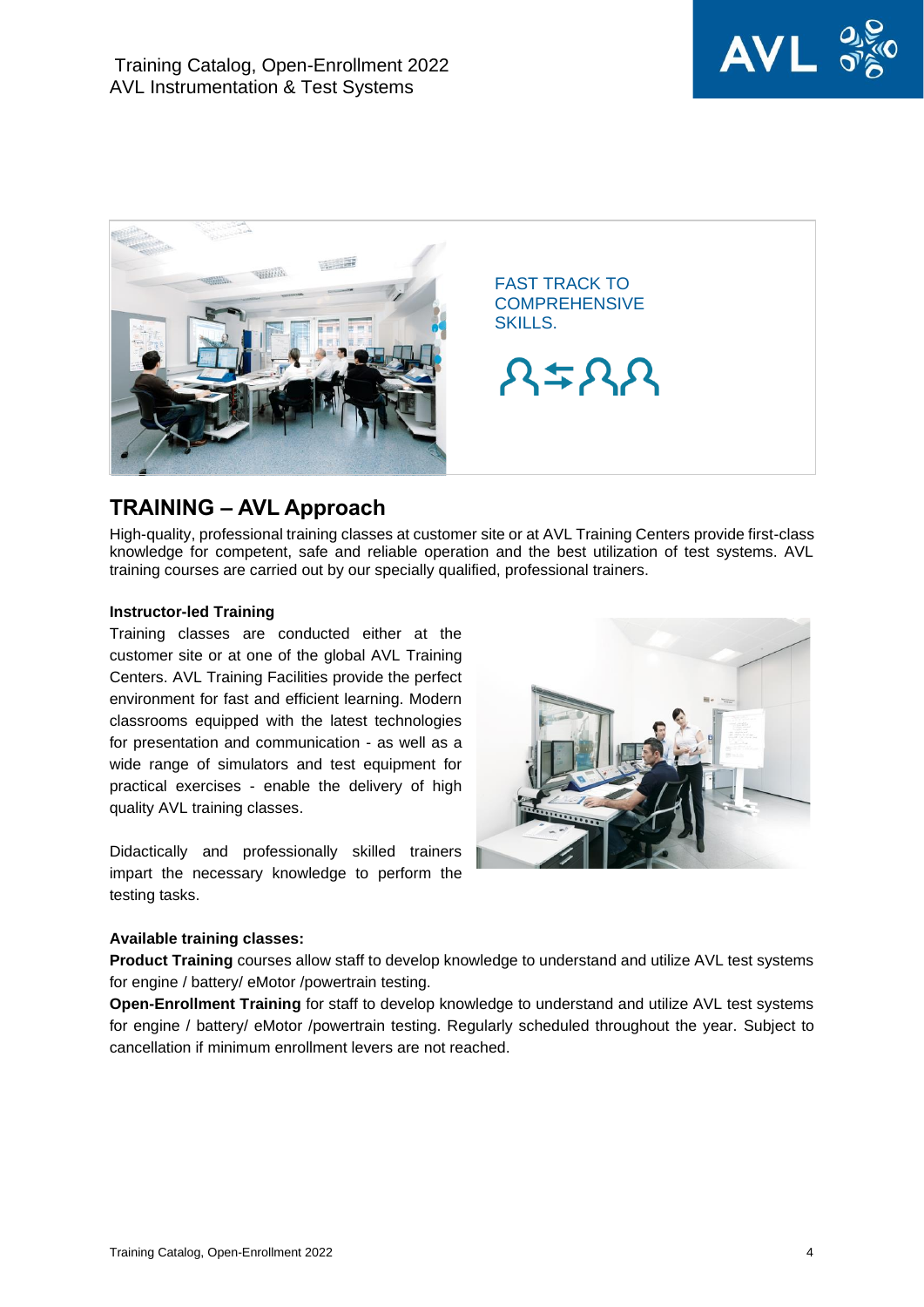

#### **Benefits**

- Cost-effective and professional learning process
- Increases the qualification and competence of staff members
- Ensures safe and reliable operation of test systems
- High quality of test results from the beginning
- Supports in developing specific test procedures

#### **Financial Aspects**

Return on this effective training investment is immediate. E.g. avoiding the additional costs associated with a 2-week time delay in a development project would already pay for the education of a small team of operators and testing engineers

#### **References**

- > 1600 training days per year for products and technologies at customer sites or AVL Training **Centers**
- > 500 trainees per year from almost all engine and powertrain companies

#### **Customer statements**

- Expectations met to 100%
- Professional trainers excellent expertise and know-how of trainers
- Interesting discussions and mutual exchange of experiences
- Well-structured and consistent training content

#### [www.avl.com/training](http://www.avl.com/training)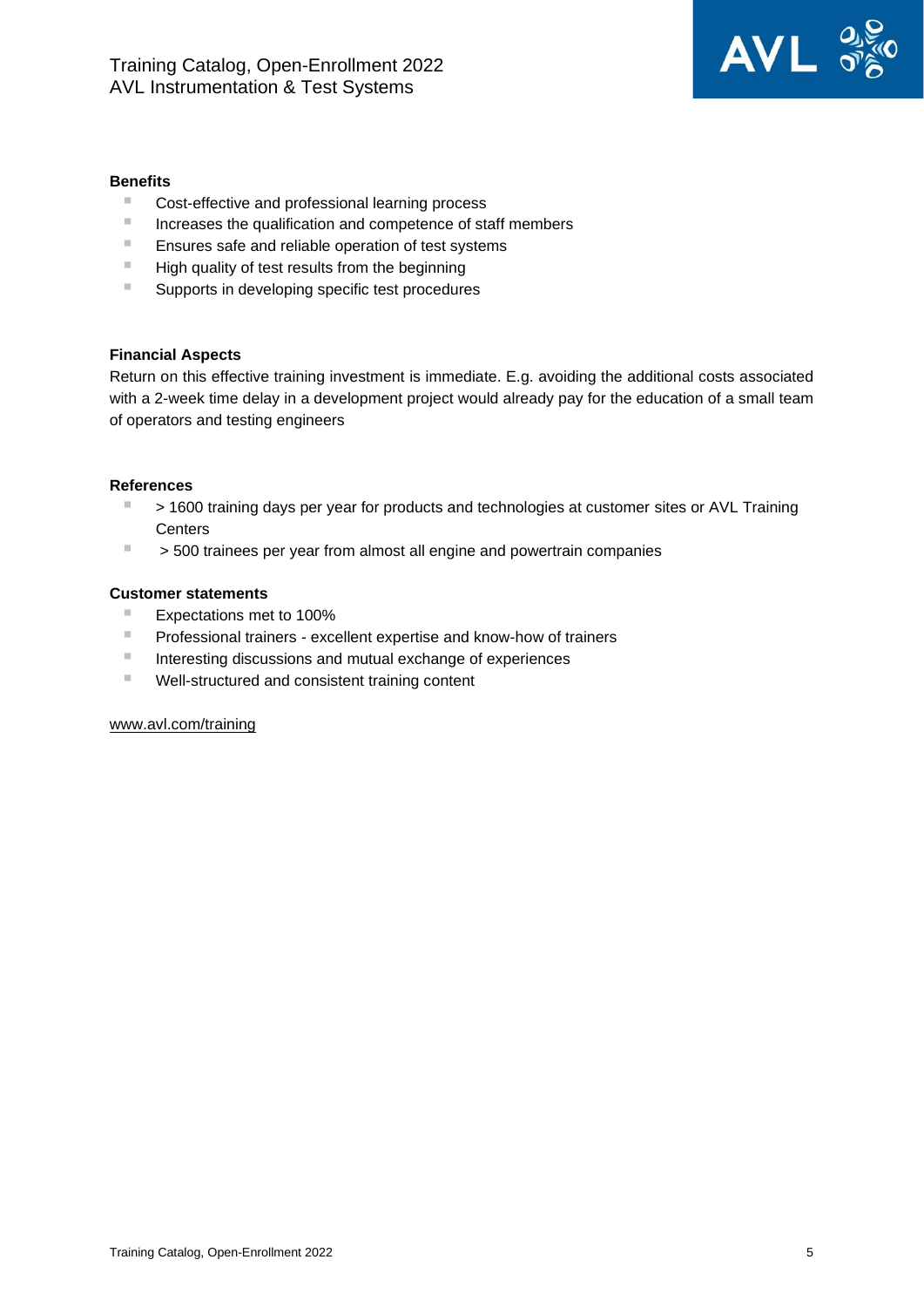

## <span id="page-5-0"></span>**HOW TO READ THIS CATALOG**

Different job titles require different skill sets ("User Level").

Taking this into account, you'll find the relevant "User Level" information in each course description based upon the following common tasks and roles:

- Operation (Test Operator)
- Parameterization (Test Engineer)
- Data Evaluation (Post Processing Personnel)
- Maintenance & Service (Calibration / Maintenance / Service Personnel)
- Administration (Test Field Administrator)

**TRAINING PARTICLE COUNTER** TT05DA010A.01

#### User Level

Operation (Test Operator), Maintenance & Service (Calibration / Maintenance / Service Personnel)

#### Goal

The participant is able to operate the Particle Counter to perform measurements and carry out simple maintenance work.

#### Content

- Basic knowledge of emissions measurement & legislation
- Overview of System set-up (mechanical, pneumatically and electrical installation)
- Explanation of the installation of both Sampling Probe and Sampling Line
- Operation
	- Measurement principle and different measurement procedures
	- Operating States and Functions
	- Operation PUMA system or PC
	- Explanation of important parameters
	- Functionality of implemented options
- · Maintenance
	- Cleaning
		- Venturi Pump (Particle Counter Advanced)
		- · High Pressure Option
	- Changing the Filter element
	- Replacing Filter mats
	- Function check
		- Leak check
		- Response Check
		- Flow Check
	- · Refill Butanol

If there are different job titles / tasks available in your organization and you need assistance in setting up a curriculum / education package for your organization, please get in touch with either your local representative or the AVL Skills Center North America (mailto: [bruce.digna@avl.com\)](mailto:bruce.digna@avl.com).

## <span id="page-5-1"></span>**GENERAL CANCELLATION POLICY**

Cancelation or rescheduling of confirmed training dates are subject to following cancelation policy and fees:

| Business days prior to the<br>scheduled training start date | Handling fee | Charges incurred of<br>contracted fee |
|-------------------------------------------------------------|--------------|---------------------------------------|
| 35 to more than 30                                          | \$50         |                                       |
| 30 to more than 20                                          | \$150        | 30%                                   |
| 20 to more than 5                                           | \$250        | 50%                                   |
| 5 or less                                                   | \$300        | 100%                                  |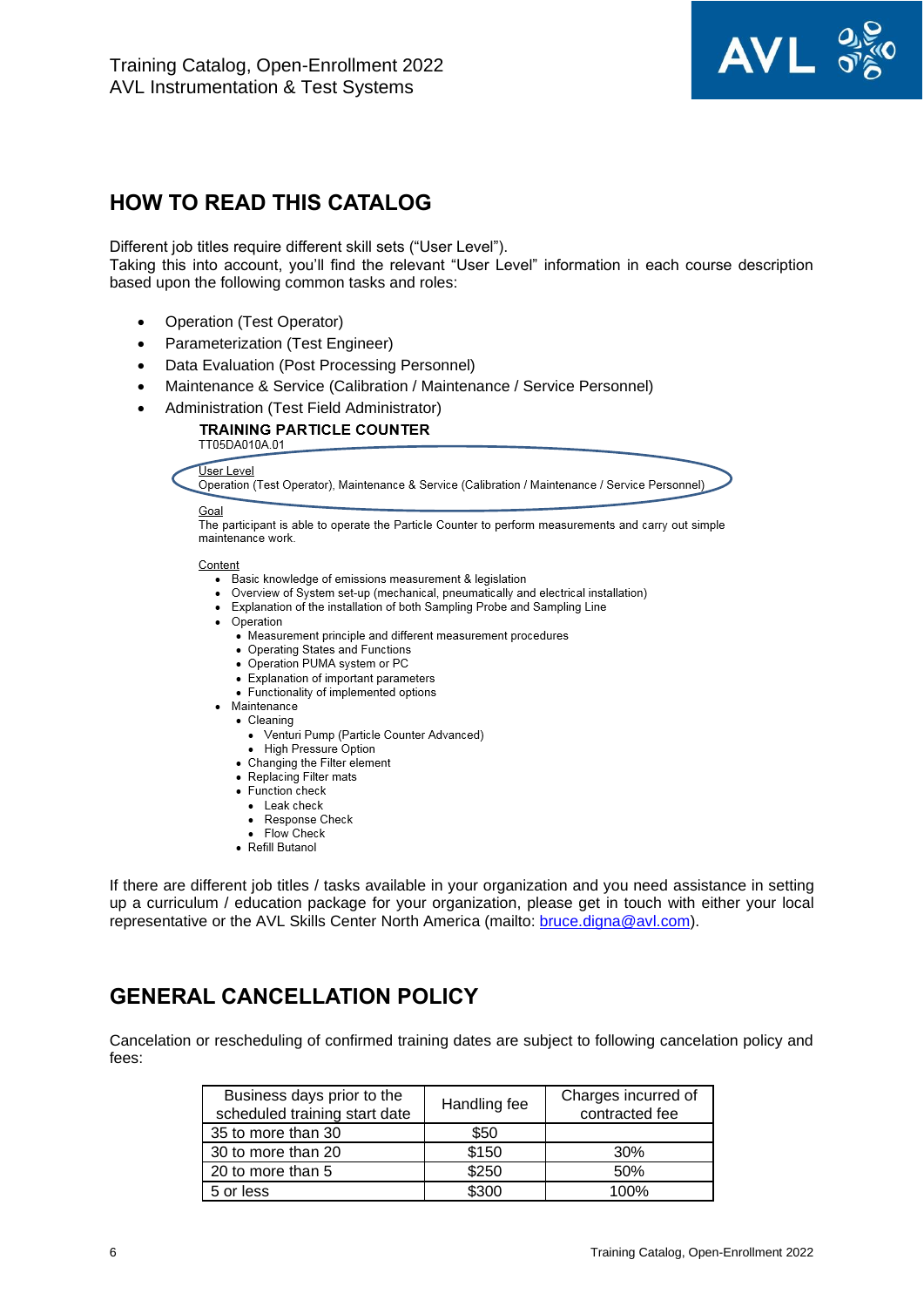

## <span id="page-6-0"></span>**OPEN-ENROLLMENT TRAINING**

## <span id="page-6-1"></span>**OPERATION & BASIC PARAMETERIZATION OF PUMA 2 ENGINE TESTBED**

TNASKTR531.01 - TRAINING PUMA 2 ENGINE TESTBED

This training refers to PUMA version 2 – for a training dealing with older versions, please contact your local representative.

#### User Level

Operation (Test Operator), Maintenance & Service (Calibration / Maintenance / Service Personnel)

#### <u>Goal</u>

The participant is able to operate the PUMA 2 Engine testbed automation system. The trainee is able to define and execute manual measurements, run pre-defined engine test runs and modify basic testbed parameters.

#### **Content**

- Starting the system and PUMA application programs
- Manual and automatic operation
- Limit monitoring and operating states
- Definition and execution of manual measurements
- Operation of a pre-defined recorder
- Values and results display
- Overview of PUMA parameter sets (System-, Test Facility-, Unit Under Test- and Test Parameters)
- Selection of testbed parameters, results and results series
- Modification and activation of existing testbed parameters
- Using the message window and the help functions

#### **Notes**

- Training class is conducted in English
- Session will be held if minimum headcount (4) is reached two weeks before the training start date
- Training Price is for ONE participant
- Venue at AVL, remote attendance option also available
- General Cancellation Policy applies to this training, see page 6 of this catalog.

#### **Prerequisites**

- Basic knowledge of the operation of a unit under test
- Knowledge of PC's and Windows

#### Scope of Services

- 4 days instructor led training with hands-on practical exercise sessions
- Training Materials.
- AVL Certificate for participants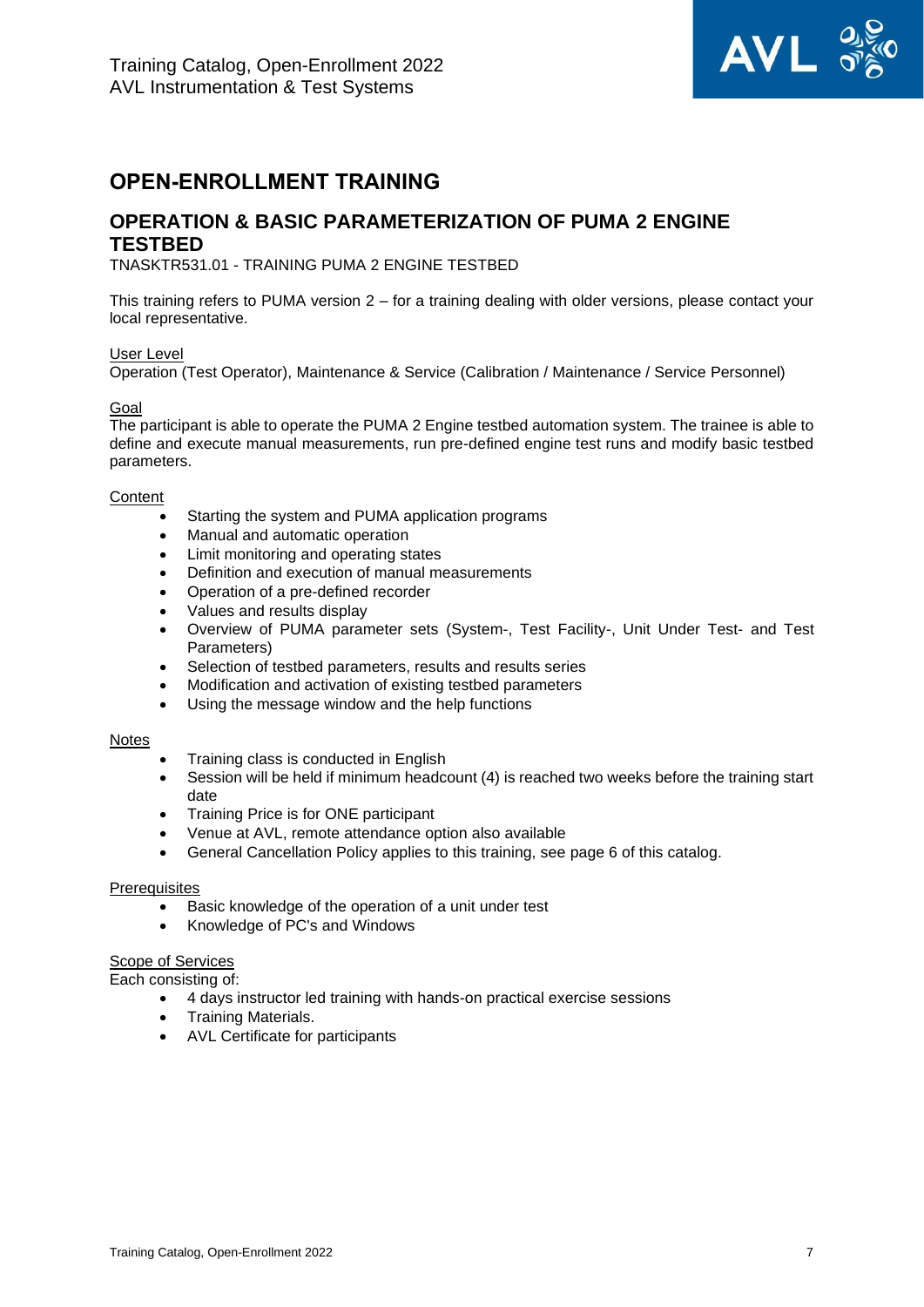

## <span id="page-7-0"></span>**DEVELOPMENT OF AUTOMATIC TESTRUNS IN PUMA 2**

TNASKTR524.01 - TRAINING PUMA 2 TESTRUN PREP.

This training refers to PUMA version 2 – for a training dealing with older versions, please contact your local representative.

#### User Level

Parameterization (Test Engineer)

#### Goal

The participant is able to parameterize automatic test runs according to complex test requirements and display the results.

#### **Content**

- Writing complex automatic test runs (SSQ/BSQ)
- Parameter setup of data storage tables, measurement requests and automatic measurements
- Usage of implemented Toolbox objects
- Test workspace
- Library concept
- Setup of Exception routines and subprograms
- Editing test specific formulas
- Setup of test run limits and engine specific limits
- Data post processing (check of results)
- Import and export of testrun parameters using AVL Navigator

#### Notes

- Training class is conducted in English
- Session will be held if minimum headcount (4) is reached two weeks before the training start date
- Training Price is for ONE participant
- Venue at AVL, remote attendance option also available
- General Cancellation Policy applies to this training, see page 6 of this catalog.

#### **Prerequisites**

• Experience in operation and parameterization of the PUMA 2 System

#### Scope of Services

- 3 days instructor led training with hands-on practical exercise sessions
- Training Materials on USB memory stick
- AVL Certificate for participants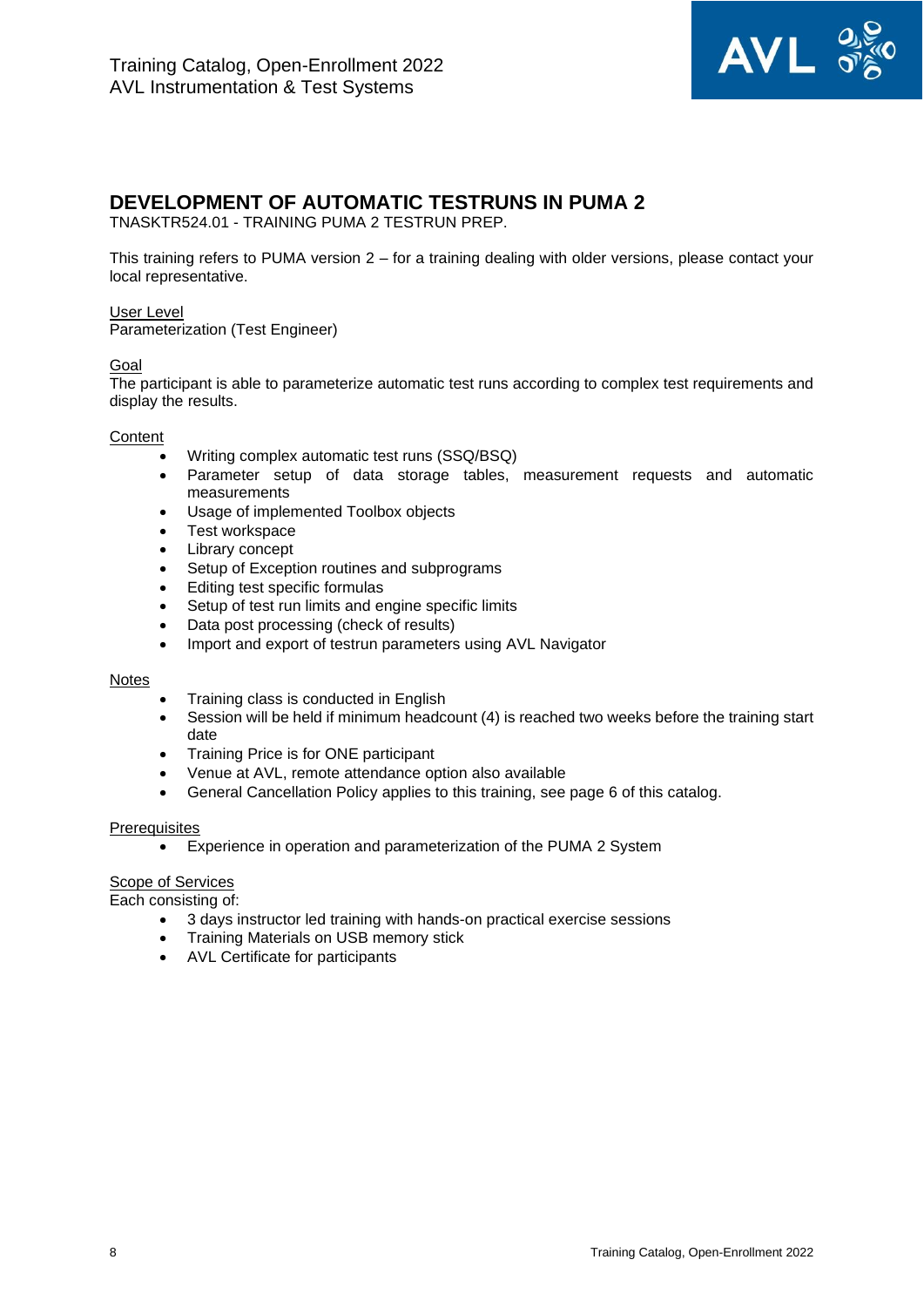

## <span id="page-8-0"></span>**OPERATION OF AND MODEL INTEGRATION WITH Testbed.CONNECT™**

TNASKTR599.01 - TRAINING AVL TESTBED.CONNECT

This training refers to version 1R1 – It's contains only the integration of realtime models. For the usage of non realtime models within Model.CONNECT™, please contact your local representative.

#### User Level

Parameterization (Test Engineer)

#### Goal

The participant is able to integrate a model at a PUMA 2 or Testbed.CONNECT™ workstation. Information: The functions are explained using already existing model examples. The integration of customer models is not part of the training – if there is a need for it an application support can be ordered at AVL.

#### **Content**

- Usage of interface functions of the PUMA 2 automation system (system channels, messages)
- Model Parameter Editor (MPE), Testbed.CONNECT™ Explorer
- Deployment at PUMA Open systems (if available) or Testbed.CONNECT™ Workstation
- Development of a simple application by the trainee
- Usage of the Model.CONNECT™configurator to link several models

#### **Notes**

- Training class is conducted in English
- Session will be held if minimum headcount (4) is reached two weeks before the training start date
- Training Price is for ONE participant
- Venue at AVL, remote attendance option also available
- General Cancellation Policy applies to this training, see page 6 of this catalog.

#### **Prerequisites**

• Experience in operation and parameterization of the PUMA 2 System

#### Scope of Services

- 2 days instructor led training with hands-on practical exercise sessions
- Training Materials on USB memory stick
- AVL Certificate for participants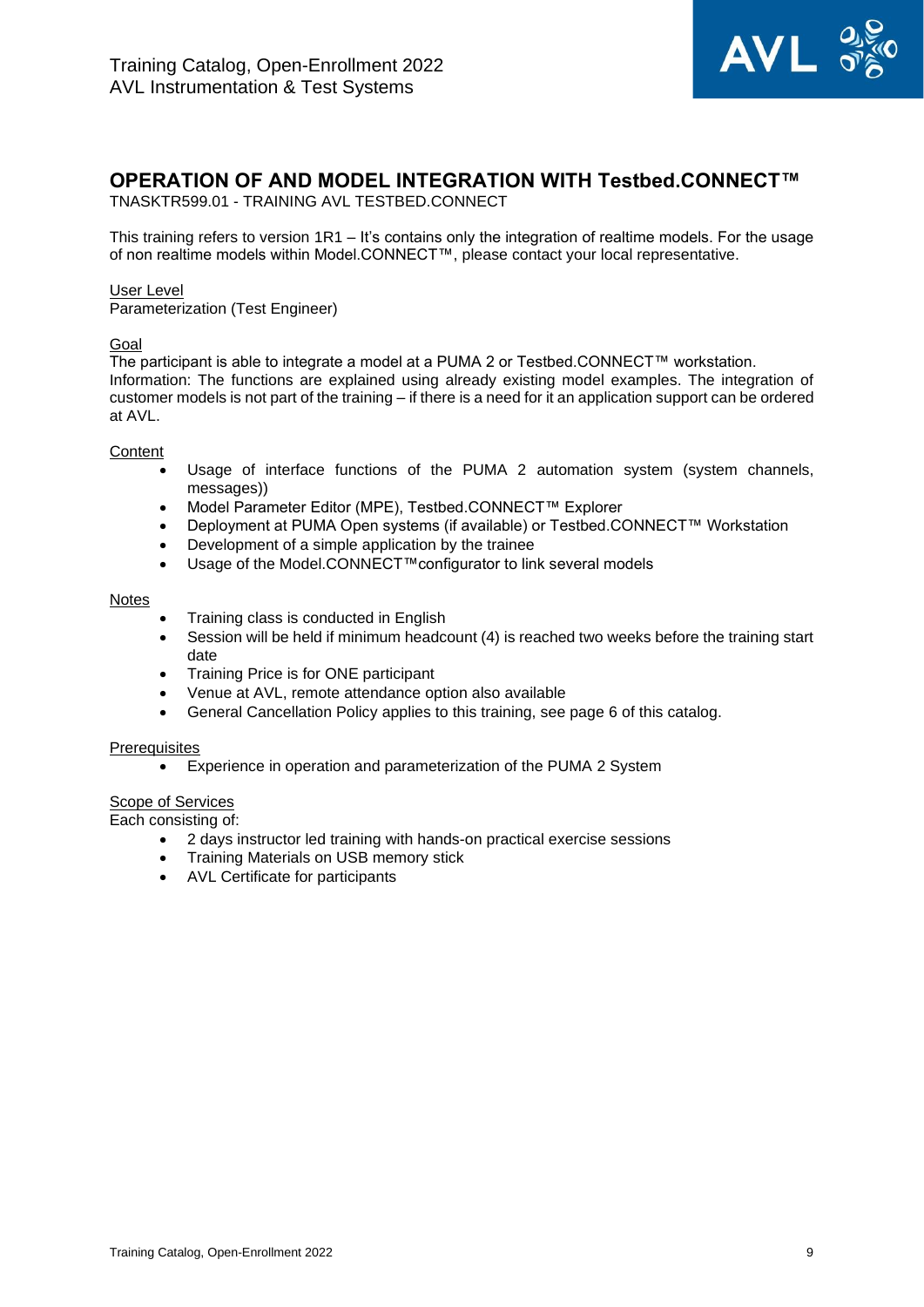

## <span id="page-9-0"></span>**DEVELOPMENT OF VB SCRIPTS IN PUMA 2**

TNASKTR343.01 - TRAINING SCRIPTING IN PUMA OPEN

This training refers to PUMA 2 – for a training dealing with older versions, please contact your local representative.

#### User Level

Parameterization (Test Engineer)

#### Goal

The participant understands the basic usage of scripting in PUMA 2 (Activation Objects, Scripting, Extensibility Scripts, State Machine and BSQ/SSQ). He/she is able to create, modify scripts and to test the scripts in the PUMA 2 system.

#### **Content**

- Introduction into the VB programming language
- VB script syntax and best practices
- VB concepts: variables, constants and control structures
- VB concepts: functions, subroutines, data arrays
- Basic introduction into scripting in PUMA 2
- Creation and modification of script contexts
- Definition of hand-over parameters (Systemchannels / script parameters)
- Integration of scripts into the automatic testrun (BSQ/SSQ)
- Execution of scripts from other PUMA components
- Practical exercises using extensibility scripts
- Debugging and problem analysis

#### **Notes**

- Training class is conducted in English
- Session will be held if minimum headcount (4) is reached two weeks before the training start date
- Training Price is for ONE participant
- Max. participants: 6 persons
- Venue at AVL, remote attendance option also available
- General Cancellation Policy applies to this training, see page 6 of this catalog.

#### **Prerequisites**

- It is necessary to have basic knowledge in programming languages e.g. C++, VBA, VBS and to understand the fundamental concepts of those, e.g. functions/subroutines, hand-over of parameters by reference and by value, indexed data types
- Experience in operation and parameterization of the PUMA 2 System
- Knowledge of drawing up automatic test runs with BSQ / SSQ
- If the training class is conducted on site the client has to provide sufficiently installed and commissioned equipment running properly for practical exercises

#### Scope of Services

- 4 days instructor led training with hands-on practical exercise sessions
- Training Materials on USB memory stick
- AVL Certificate for participants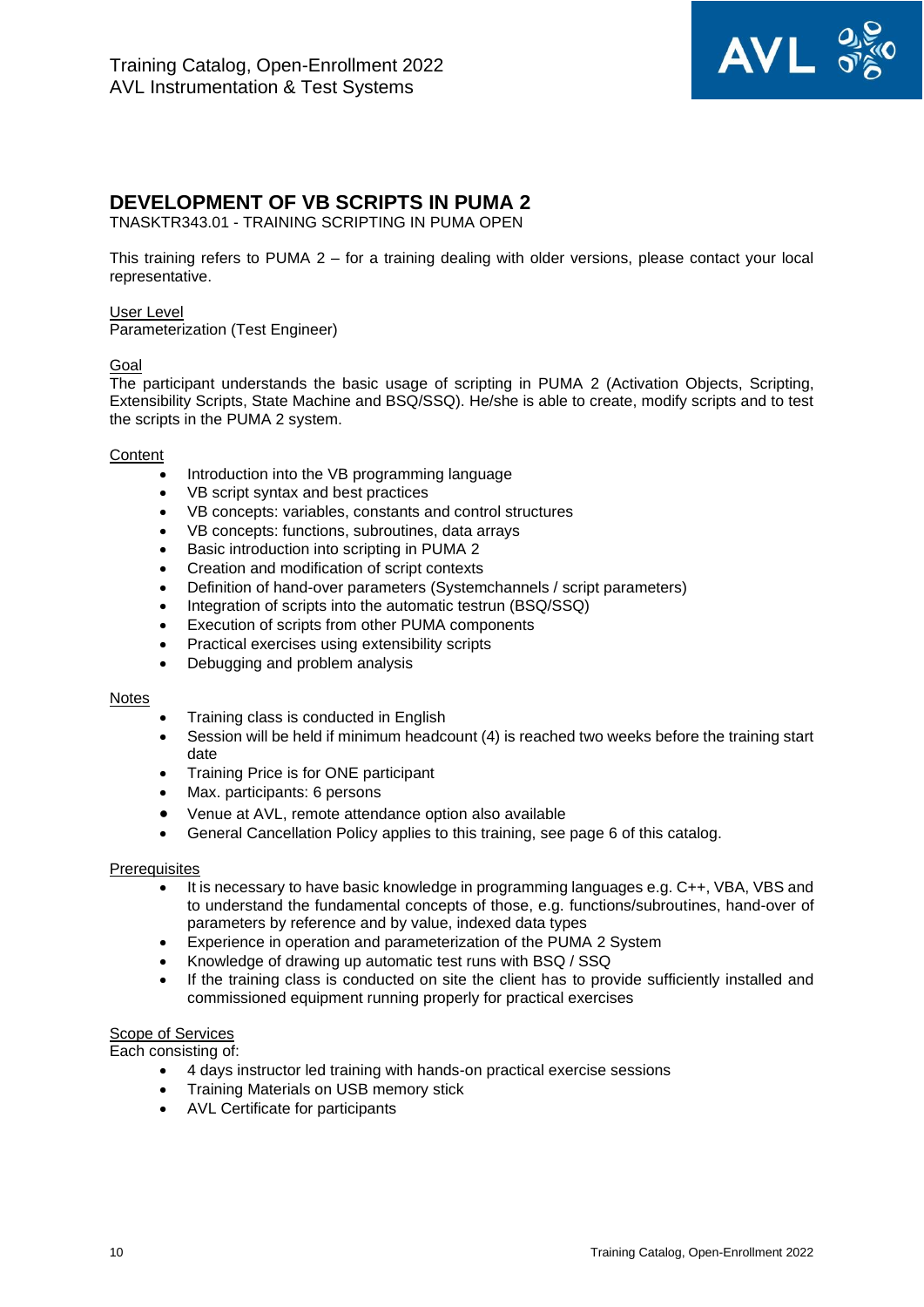

## <span id="page-10-0"></span>**FROM DATASOURCE TO REPORT WITH CONCERTO**

TNASKTR527.01 – TRAINING CONCERTO EVALUATION

This training refers to version 5 – for a training dealing with older versions, please contact your local representative.

#### User Level

Operation (Test Operator), Data Evaluation (Post Processing Personnel)

#### Goal

The participant is able to handle the complete workflow of post-processing with AVL CONCERTO from data import to visualization and evaluation

#### **Content**

- Overview of the data structure and data management
- Import of test result data from a wide variety of sources (AVL PUMA, ETAS INCA, AVL iFiles, CSV, etc.)
- Creation of diagrams, tables and reports
- Evaluation and interpretation of measurement data
- Data comparison (of test results from the same data source)
- Export and merging of data
- Management of layouts and data sources in work environments and libraries
- Hands-on exercises with application examples for above topics

#### Notes

- Training class is conducted in English
- Session will be held if minimum headcount (4) is reached two weeks before the training start date
- Training Price is for ONE participant
- Venue at AVL, remote attendance option also available
- General Cancellation Policy applies to this training, see page 6 of this catalog.

#### **Prerequisites**

- Knowledge of PC's and Windows
- If the training class is conducted on site the client has to provide sufficient workplaces / notebooks with installed & running AVL CONCERTO software for practical exercises.

Scope of Services

- 2 days instructor led training with hands-on practical exercise sessions
- Training Materials.
- AVL Certificate for participants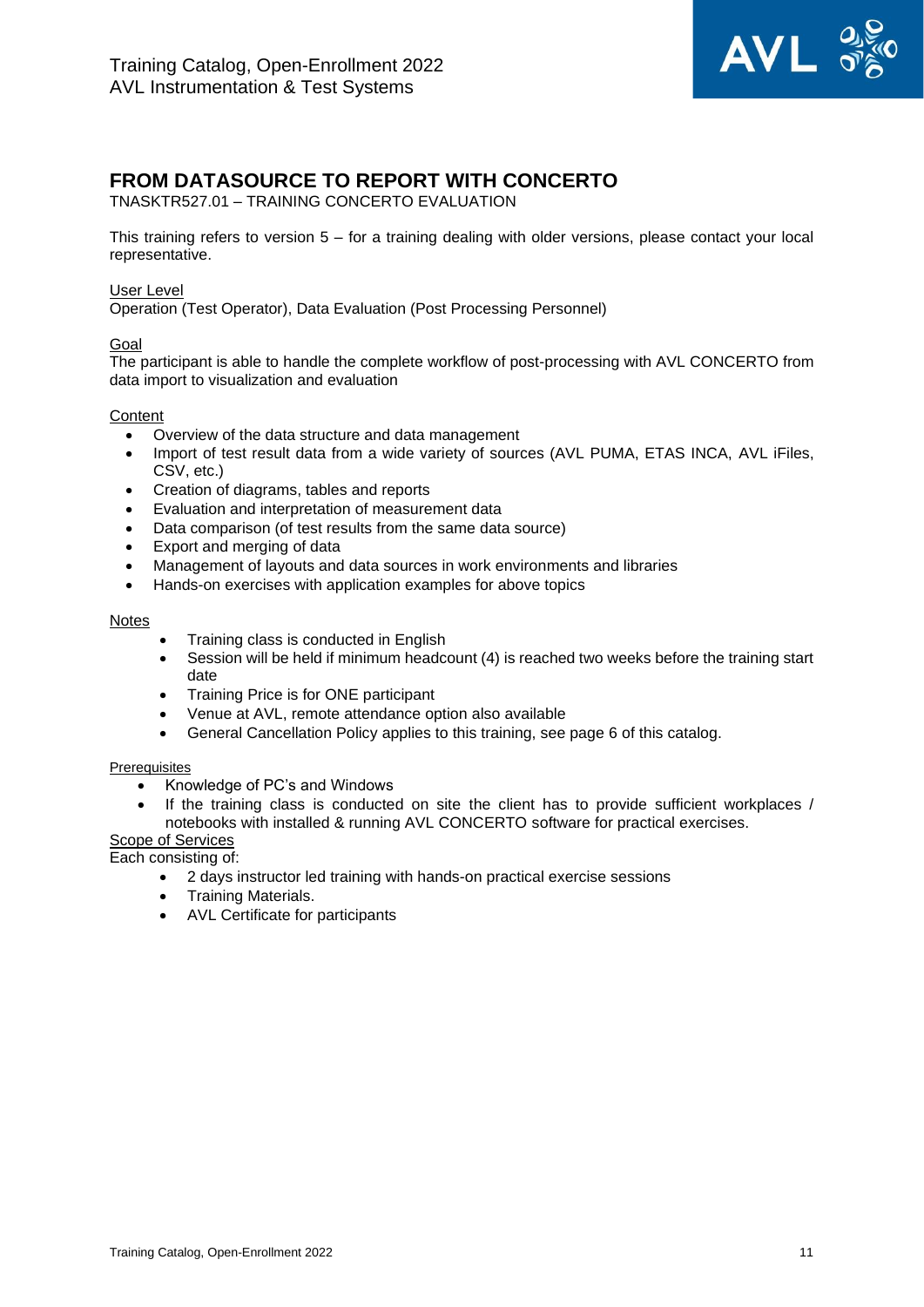

## <span id="page-11-0"></span>**AUTOMATIC DATA PROCESSING WITH CONCERTO**

TNASKTR529.01 – TRAINING CONCERTO ADVANCED

This training refers to version 5 – for a training dealing with older versions, please contact your local representative.

#### User Level

Data evaluation (post processing personnel with basic CONCERTO experience)

#### Goal

The participant is able to design and implement advanced post-processing applications using AVL CONCERTO. This includes development of formulae/macros/scripts to extend the basic CONCERTO functionality and to automate large post processing tasks and create a GUI to guide operators through complex evaluation processes

#### **Content**

- Creation of CONCERTO formulae, macros and scripts
- Resource management
	- Organization of CONCERTO components in multi user environments
	- Library concept
		- Advanced data source configuration
- Application development
	- Data handling (resampling, extracting, filtering, etc.)
	- Creation of GUI
	- Automation of work flows
	- Data export
- Hands-on exercises with application examples for above topics

#### **Notes**

- Training class is conducted in English
- Session will be held if minimum headcount (4) is reached two weeks before the training start date
- Training Price is for ONE participant
- Venue at AVL, remote attendance option also available
- General Cancellation Policy applies to this training, see page 6 of this catalog.

#### **Prerequisites**

- **TRAINING CONCERTO Evaluation**
- If the training class is conducted on site, the client has to provide sufficient workplaces / notebooks with installed & running AVL CONCERTO software for practical exercises.

#### Scope of Services

- 2 days instructor led training with hands-on practical exercise sessions
- Training Materials.
- AVL Certificate for participants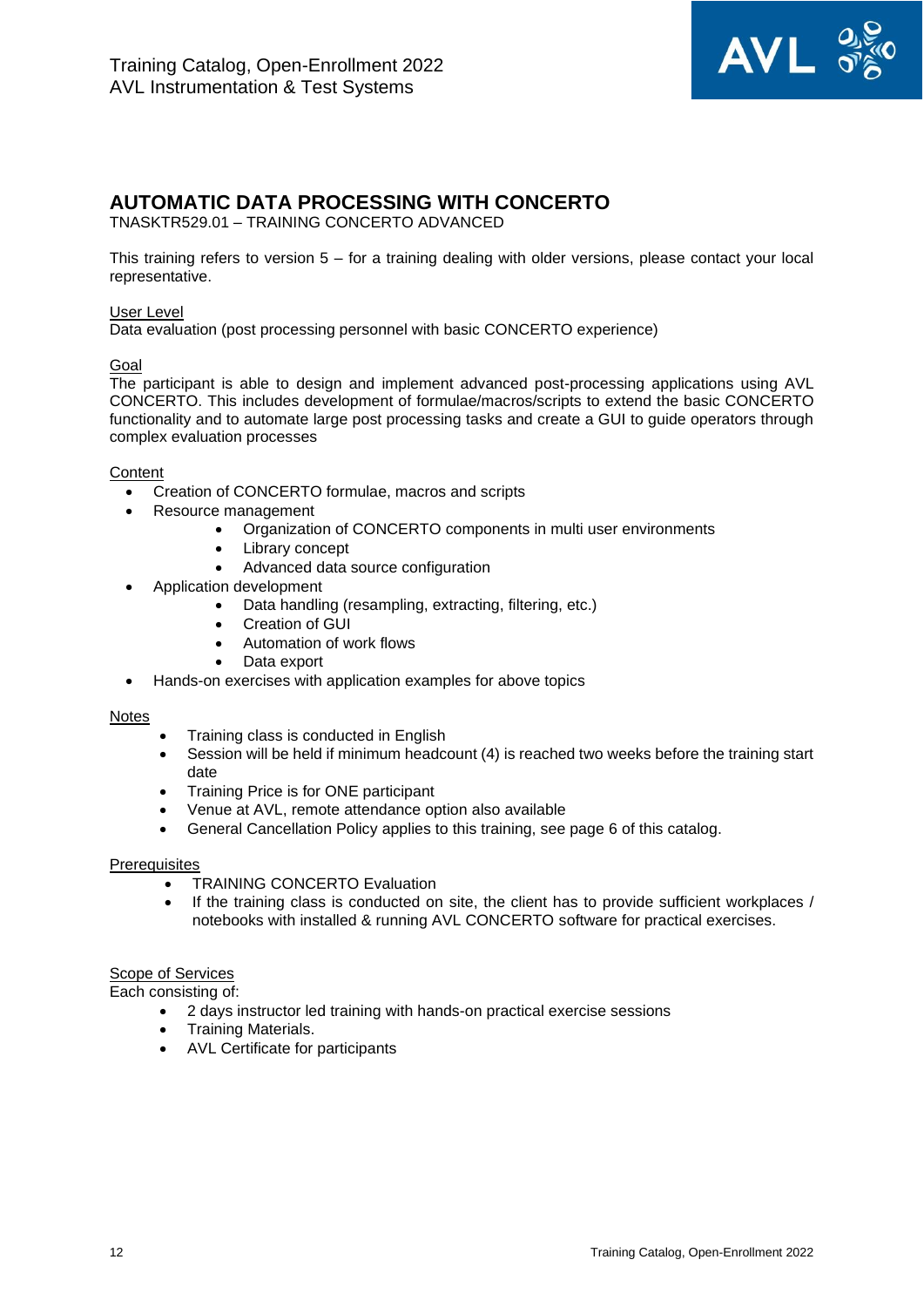

## <span id="page-12-0"></span>**TRAINING PYTHON IN AVL CONCERTO**

TNASKTR308.01 TRAINING: PYTHON WITH AVL CONCERTO

This training refers to all AVL CONCERTO 5 R3 releases and newer.

#### User Level

Group Data Evaluation Engineers with knowledge in Python. Experienced CONCERTO App Developer.

#### Goal

The participants understand how Python functions can be embedded in CONCERTO post processing applications. Practical examples should highlight the advantages of Python over CONCERTO scripting language.

#### **Content**

- Introduction / Overview of the Python implementation
- Data transfer between CONCERTO / Python
- Data structures in Python
- Calculations / Automation with Python
- Comparison to existing CONCERTO scripting functionality
- Hands-on exercises with application examples for above topics

#### Notes

- Training class is conducted in English
- Session will be held if minimum headcount (4) is reached two weeks before the training start date
- Training Price is for ONE participant
- Venue at AVL, remote attendance option also available
- General Cancellation Policy applies to this training, see page 6 of this catalog

#### **Prerequisites**

- Training CONCERTO Advanced (TNASKTR529.01) or equivalent knowledge
- Basic skills with Python are mandatory, this is NOT a training for Python coding
- If the training class is conducted at customer site sufficient workplaces / notebooks with installed and running AVL CONCERTO software for practical exercises must be provided by the customer.

CONCERTO licenses can be provided by AVL for the duration of the training on prior notice

#### Scope of Services

- 2 days instructor led training with hands-on practical exercise sessions
- Training Materials.
- AVL Certificate for participants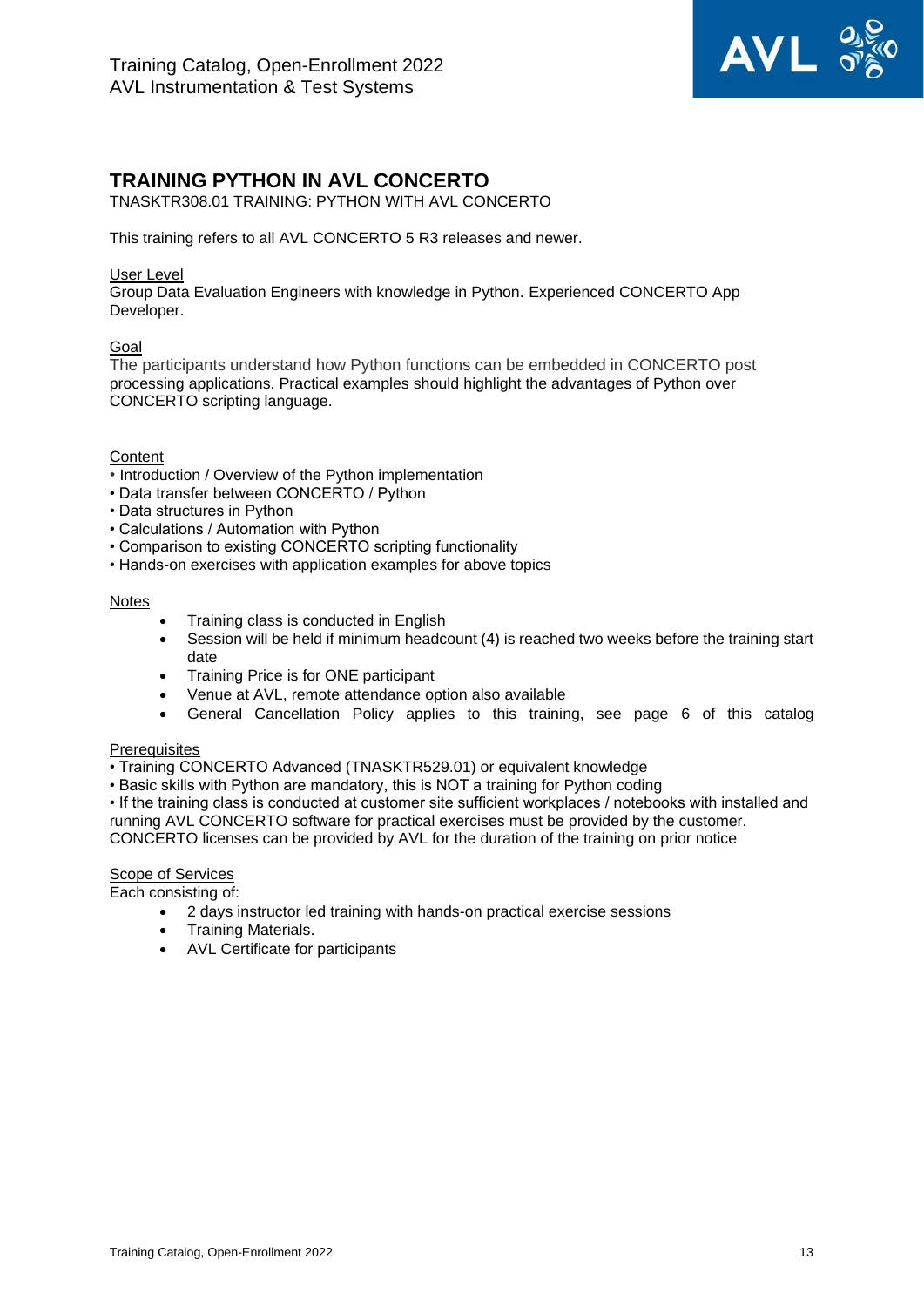

## <span id="page-13-0"></span>**BOBCAT OPERATION & PARAMETERIZATION**

TNASKTR522.01 - TRAINING OPERATING BOBCAT OP-ENROLL

#### User Level

Operation (Test Operator), Maintenance & Service (Calibration / Maintenance / Service Personnel)

#### Goal

The participant is able to operate the bobcat automation system. He is able to define and execute manual measurements, run pre-defined test runs and modify basic parameters.

#### **Content**

- Starting the system
- Manual and automatic operation
- Limit monitoring and operating states
- Definition and execution of manual measurements
- Operation of a pre-defined recorder
- Use pre-defined values and results displays
- Overview of bobcat parameter sets (Testcell, Engine, and Test parameters)
- Selection of test bed parameters
- Using the message window
- Using the help functions
- Reviewing data with the Data Browser
- Overview of bobcat hardware architecture
- Contents of testcell, engine, and test parameters
- Setting up Input/Output channels
- Writing automatic test runs, startup and shutdown routines
- Sequence Library and subroutines
- Creating and use Datasheets
- Setup of Exception routine
- Creating and editing formulas
- Setting up of testcell limits and engine limit groups

#### Notes

- Training class is conducted in English
- Session will be held if minimum headcount (4) is reached two weeks before the training start date
- Training Price is for ONE participant
- Venue at AVL, remote attendance option also available
- General Cancellation Policy applies to this training, see page 6 of this catalog.

#### **Prerequisites**

- Basic knowledge of the operation of a unit under test
- Knowledge of PC's and Windows

#### Scope of Services

- 4 days instructor led training with hands-on practical exercise sessions
- Training Materials on USB memory stick printed training manuals may be ordered optionally.
- AVL Certificate for participants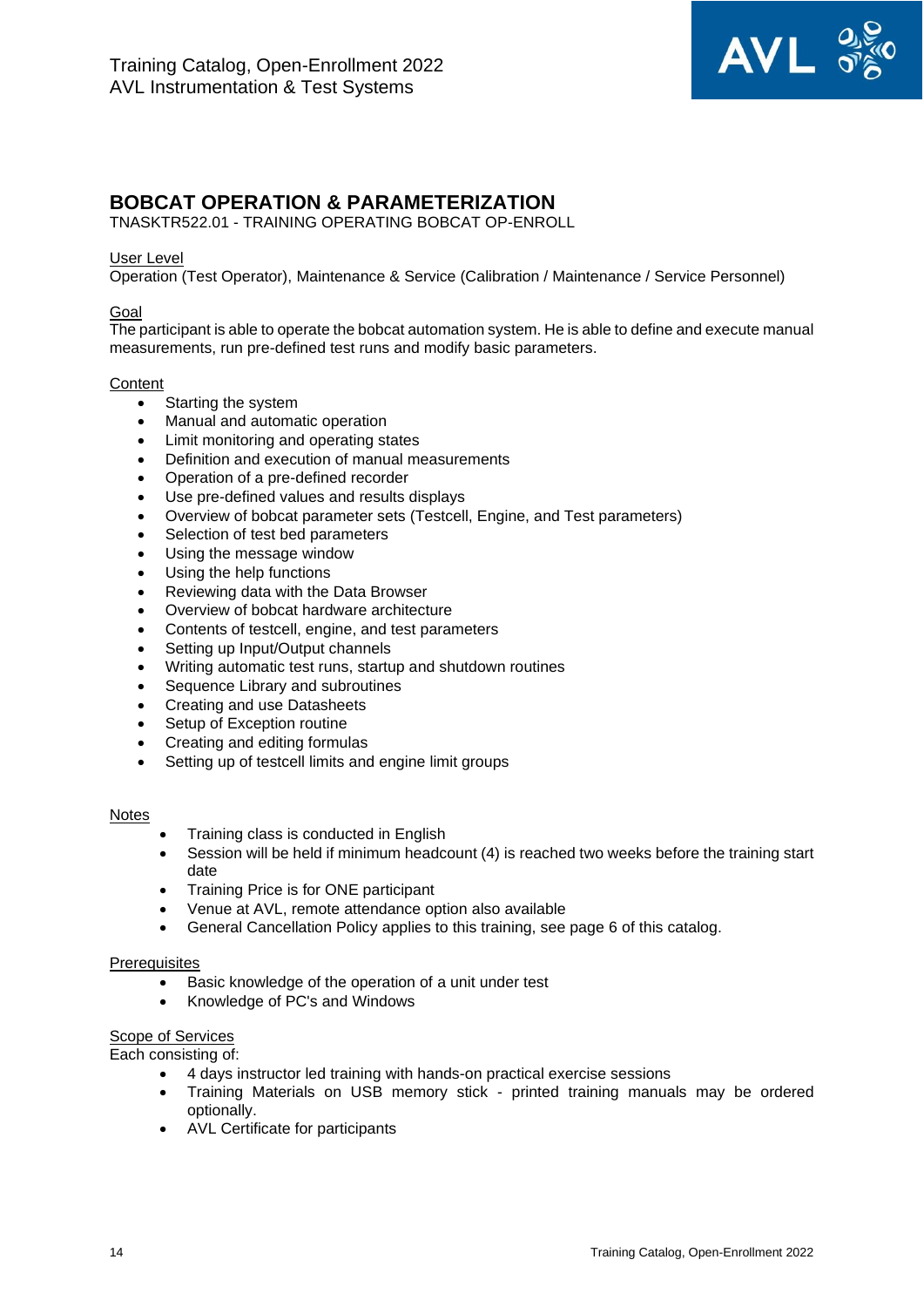

## <span id="page-14-0"></span>**LYNX BATTERY TESTING OPERATION & PARAMETERIZATION**

TNASKTR337.01 - TRAINING LYNX BATT. TEST. OPER. OP-ENR.

This training refers to version 2 – for a training dealing with older versions, please contact your local representative.

#### User Level

Operation (Test Operator), Parameterization (Test Engineer)

#### Goal

The participant is able to operate the Lynx Automation System. He/She is able to define and execute manual measurements, run pre-defined test runs and modify basic parameters. He/She is able to set up channels, connect input/output devices, and parameterize automatic test runs.

#### **Content**

- Starting the system
- Manual and automatic operation
- Limit monitoring and operating states
- Definition and execution of manual measurements
- Operation of a pre-defined recorder
- Use pre-defined values and results displays
- Overview of automation parameter sets (Testcell, Stand, Battery, and Test)
- Selection of test bed parameters
- Using the message window and help functions
- Reviewing data with the Data Browser
- Writing automatic test runs, startup and shutdown routines
- Sequence Library and subroutines
- Creating and use Data sheets
- Setup of Exception routines
- Creating and editing formulas
- Setting up of testcell limits
- Importing and exporting of testrun parameters

#### Notes

- Training class is conducted in English
- Session will be held if minimum headcount (4) is reached two weeks before the training start date
- Training Price is for ONE participant
- Venue at AVL, remote attendance option also available
- General Cancellation Policy applies to this training, see page 6 of this catalog.

#### **Scope of Services**

- 4 days instructor led training with hands-on practical exercise sessions
- Training Materials on USB memory stick printed training manuals may be ordered optionally.
- AVL Certificate for participants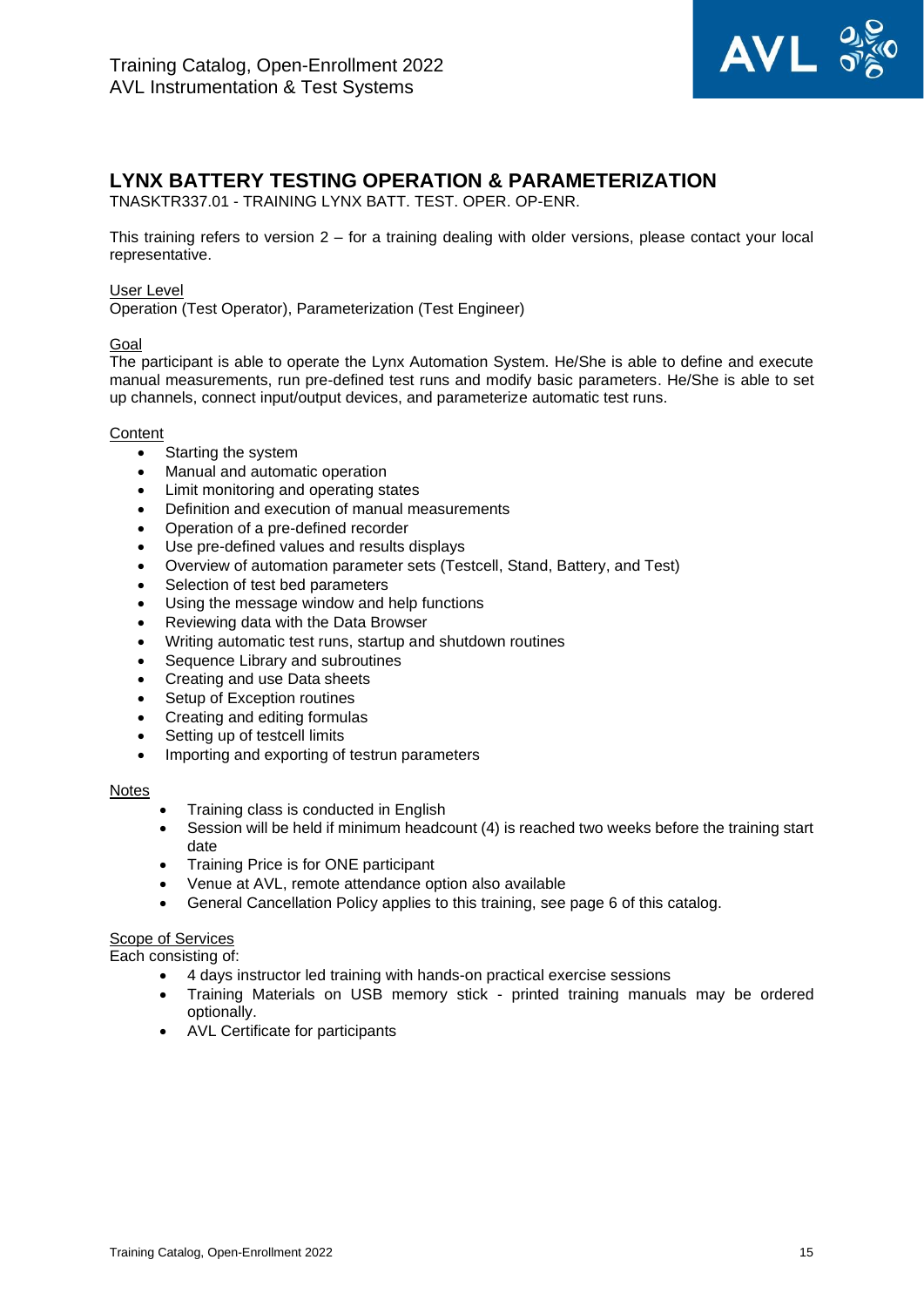

## <span id="page-15-0"></span>**INDICATING SETUP & OPERATION**

TNASKTR519.01 - TRAINING INDICATING OPEN - ENROLLMENT

#### User Level

Operation (Test Operator), Parameterization (Test Engineer)

#### Goal

The participant is able to perform measurements and evaluations and to manage combustion data with an AVL indicating system. He understands the setup of an AVL indicating system and is able to parameterize it to perform measurements. In addition, he is familiar with the calibration of the system the diagnoses of failures and the indicating data management.

#### **Content**

- Basic knowledge in engine indicating and the indicating measurement chain
- Signal conditioning
- Operating Interface
- Execution of crank angle- and/or time based measurements
- Data presentation
- Management of measured data
- Calculation of results by means of Calcgraf
- Data comparison
- Data Import / Export
- Plausibility check and diagnosis of failures based on the measured data
- Setup of the AVL indicating system and connected pressure transducers, crank angle encoder and amplifier
- Parameterization, signal conditioning and TDC-determination
- Management of indicating data
- Remote control and interface to a test bed automation system
- Set up of single measurement, durability measurement, monitoring and automatic mode
- **Calibration**
- Plausibility check and diagnosis of failures regarding the parameterization
- Data evaluation (e.g. Calcgraf) and data presentation using different display methods
- Numerous hands-on exercises based on simulated combustion sensor signals

#### **Notes**

- Training class is conducted in English
- Session will be held if minimum headcount (4) is reached two weeks before the training start date
- Training Price is for ONE participant
- Venue at AVL, remote attendance option also available
- General Cancellation Policy applies to this training, see page 6 of this catalog.

#### **Prerequisites**

• Skills for indicating data

#### Scope of Services

- 4 days instructor led training with hands-on practical exercise sessions
- Training Materials on USB memory stick
- AVL Certificate for participants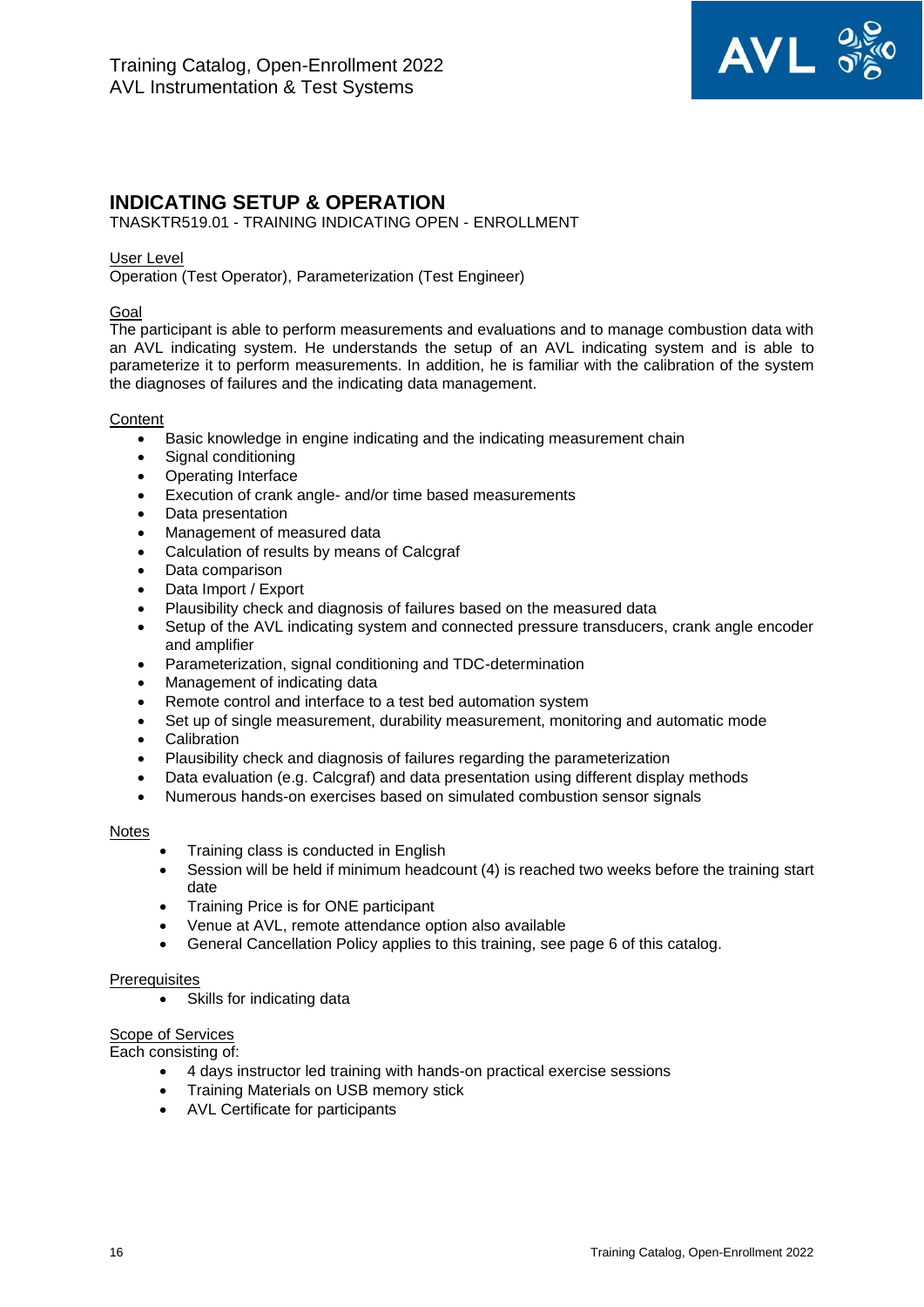

## <span id="page-16-0"></span>**AMA i60 OPERATING**

TNASKTR559.01 - EXH. GAS ANALYZER AMA I60, OPEN-ENROLL.

This training refers to both AMA i60 generation series I and II.

User Level Operation (Test Operator)

#### Goal

The participant understands the principles of analyzers and the layout of AMA i60. He is able to operate the main functions and to do the basic maintenance task. The participant obtains a basic understanding of the foundations of emissions measurement.

#### **Content**

- Basics of emissions measurement and legislation
- Overview of the customer specific system configuration
- HSS-Prefilter
- Measurement principles of the analyzers
- Pneumatic layout of the customer specific analyzers
- Physical and pneumatic layout of AMA i60
- Electric components and control layout
- iGEM AMA software operation
- Operation of AMA i60
- Parameterization on operator level
- Basic maintenance tasks

#### Notes

- Training class is conducted in English
- Session will be held if minimum headcount (4) is reached two weeks before the training start date
- Training Price is for ONE participant
- Venue at AVL, remote attendance option also available
- The daily, weekly and monthly maintenance measures have to be performed by local staff in time because otherwise the measuring quality is no longer guaranteed (loss of accuracy). To qualify the maintenance staff the adequate training class "TRAINING L2: AMA i60 MAINTENANCE" has to be ordered in addition
- General Cancellation Policy applies to this training, see page 6 of this catalog.

#### **Prerequisites**

- Technical, electrical/electronic and physical background
- General knowledge of engine or vehicle testing

#### Scope of Services

- 4 days instructor led training with hands-on practical exercise sessions
- Training Materials on USB memory stick printed training manuals may be ordered optionally.
- AVL Certificate for participants